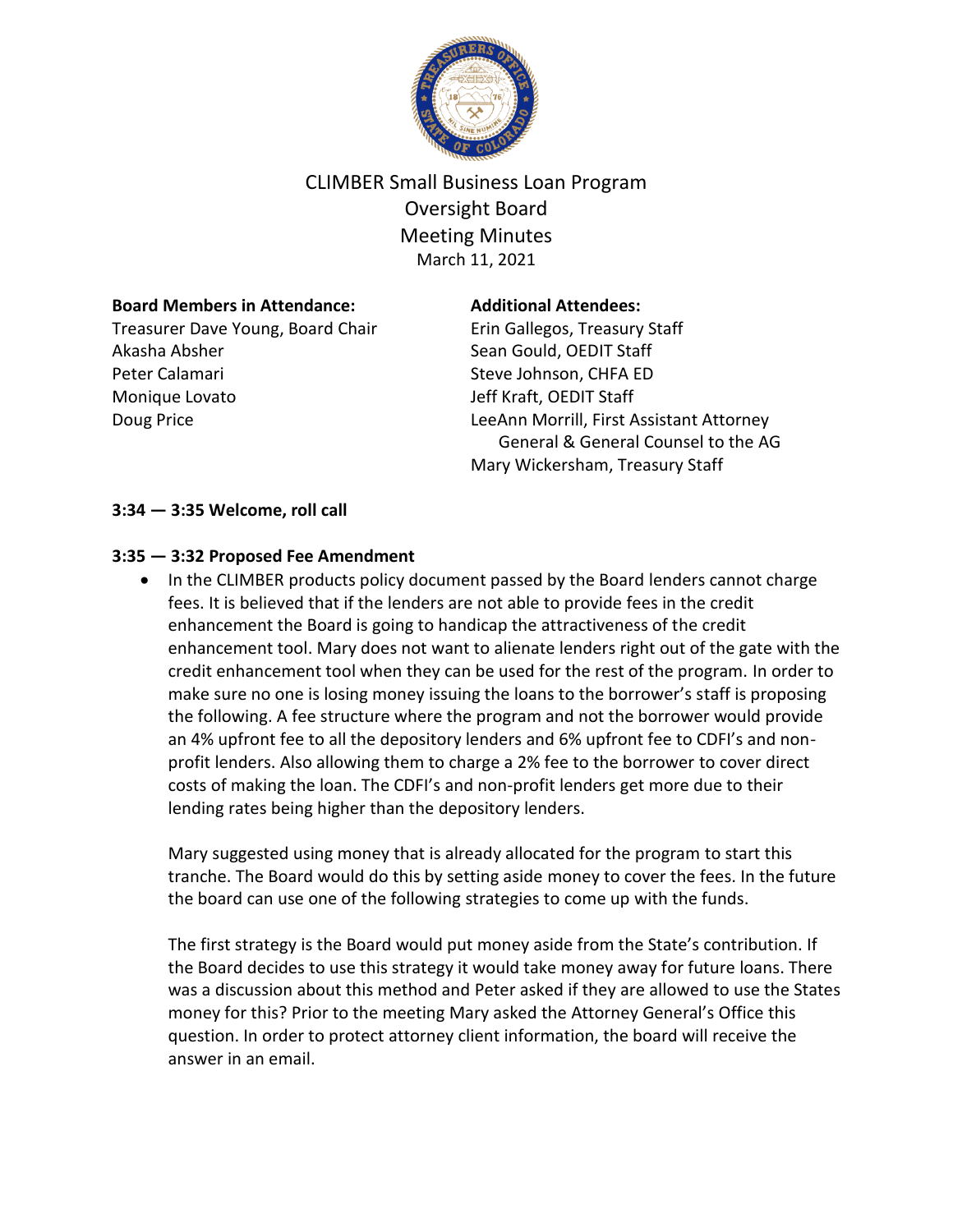CLIMBER Small Business Loan Program Oversight Board Meeting Minutes March 11, 2021 Page 2

> The second strategy would be for the Board to use the State's strategic fund. This fund has some flexibility for its use, and it will be getting more money than usual this year due to the Governors recovery package. If the board decides to use this fund, they will need to submit a request to the economic development commission.

The last strategy is that the Board could use the federal money that will be available through the 1.9 trillion-dollar package signed by the Biden Administration. This money would come from the state small business credit initiative. Steve and CHFA have worked with these funds before during the Obama administration. Steve does not know if the rules will be different for these funds, but he believes if the Board does not use the funds for administrative fees this should work. Dave asked if this money is form the money allocated for the direct support of state and local governments? The answer is no the funds are in a separate area of the statute. The Board had some questions about how they would pay administrative fees if they used the process? The answer is the fees would come from the State. Akasha asked if there are other programs that may need this money that the Board will be taking from? The answer was yes there are many uses the money can go to, but the Board would be using a small chunk of money. Monique asked how hard it will be to pay the Board back if we set aside loan dollars now? The answer is everything is set up for the money to be transferred to CHFA, but it has not been transferred yet. This means the transfer document can be amended with the amount specified that it will be used to be paid for fees. This will allow the Board to put the money in whenever they receive it. Additionally. The money would go straight to CHFA and not the State to pay back those fees. Doug made some comments and emphasized that these will be civic deals to the banks.

- At 4:12 pm Doug moved to accept the policy amendments as accepted be approved and that tax credits funds are utilized for the use of the funds of the fees. Akasha seconded.
	- o Akasha Absher Yes
	- o Peter Calamari Yes
	- o Monique Lovato Yes
	- o Doug Price Yes
	- o Dave Young Yes

#### **4:13 — 4:20 Proposed Geographic Distribution Waiver**

 There is a section of the statute that allows the credit enhancement to work outside the geographic distribution, but the Board needs to waive the requirements for geographic distribution for the CLIMBER credit enhancement portion of the first tranche of the CLIMBER program. The waiver for tranche one would help the credit enhancement tool roll out faster and it will allow CHFA to work with lenders that they have already worked with. The established lenders are all over the State, but there is not an even geographic